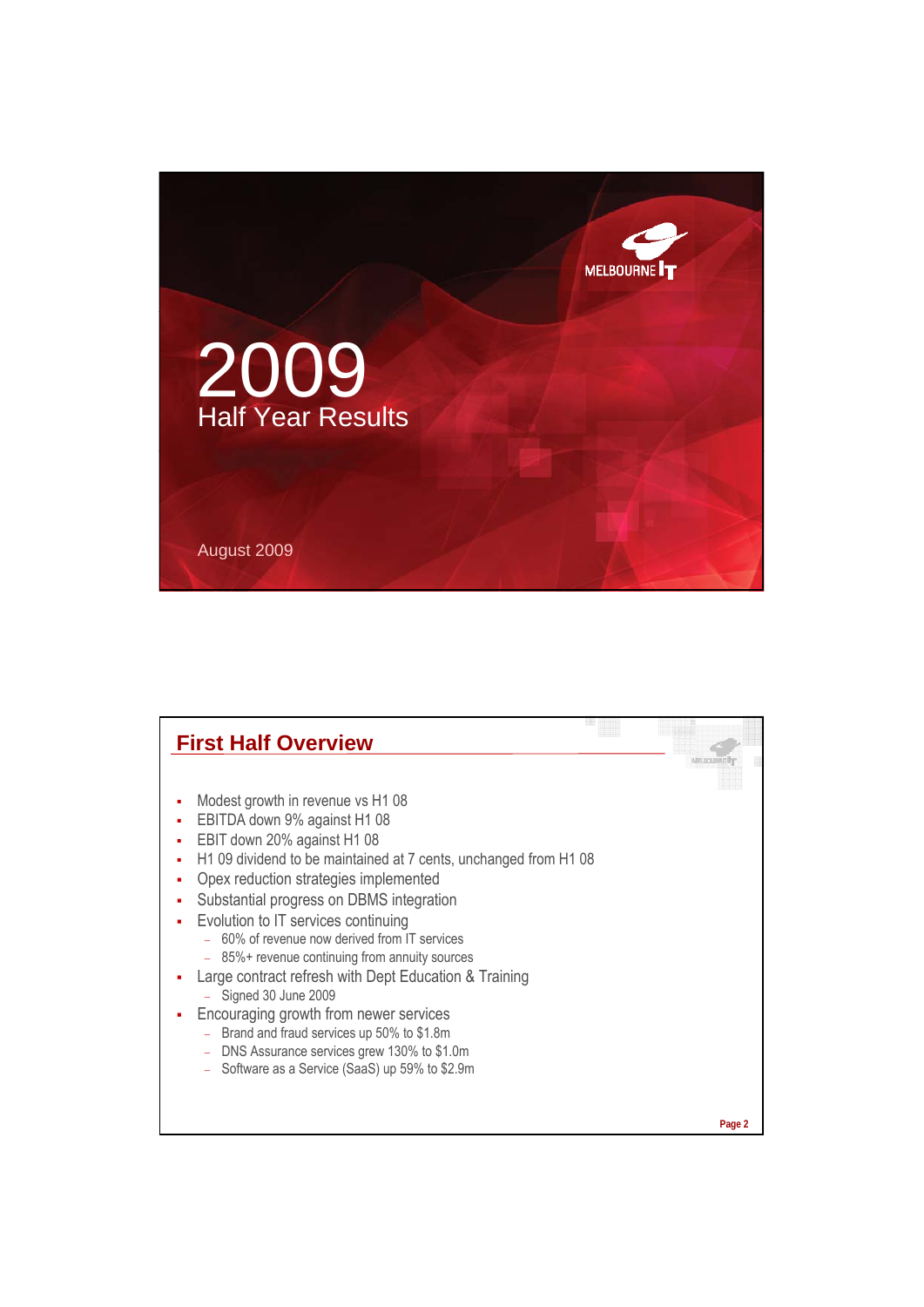

| <b>Financial Results</b>                   |                   | ĦĦ      |            |
|--------------------------------------------|-------------------|---------|------------|
| Half Year ended 30 June (A\$)              | H <sub>1</sub> 09 | H1 08   | <b>\$%</b> |
| Revenue                                    | \$104.4m          | \$86.6m | 21%        |
| <b>EBITDA</b>                              | \$13.9m           | \$15.3m | $-9%$      |
| <b>EBIT</b>                                | \$9.3m            | \$11.6m | $-20%$     |
| <b>NPAT</b>                                | \$6.3m            | \$7.8m  | $-20%$     |
| <b>Basic EPS</b>                           | 8.0¢              | 10.1¢   | $-20%$     |
| <b>Operating Cash</b>                      | \$8.1m            | \$13.7m | $-41%$     |
| <b>Interim Dividend</b><br>(Fully franked) | 7.0¢              | 7.0¢    | Unchanged  |
| Deferred Gross Margin                      | \$30.9m           | \$26.8m | 16%        |
|                                            |                   |         | Page 4     |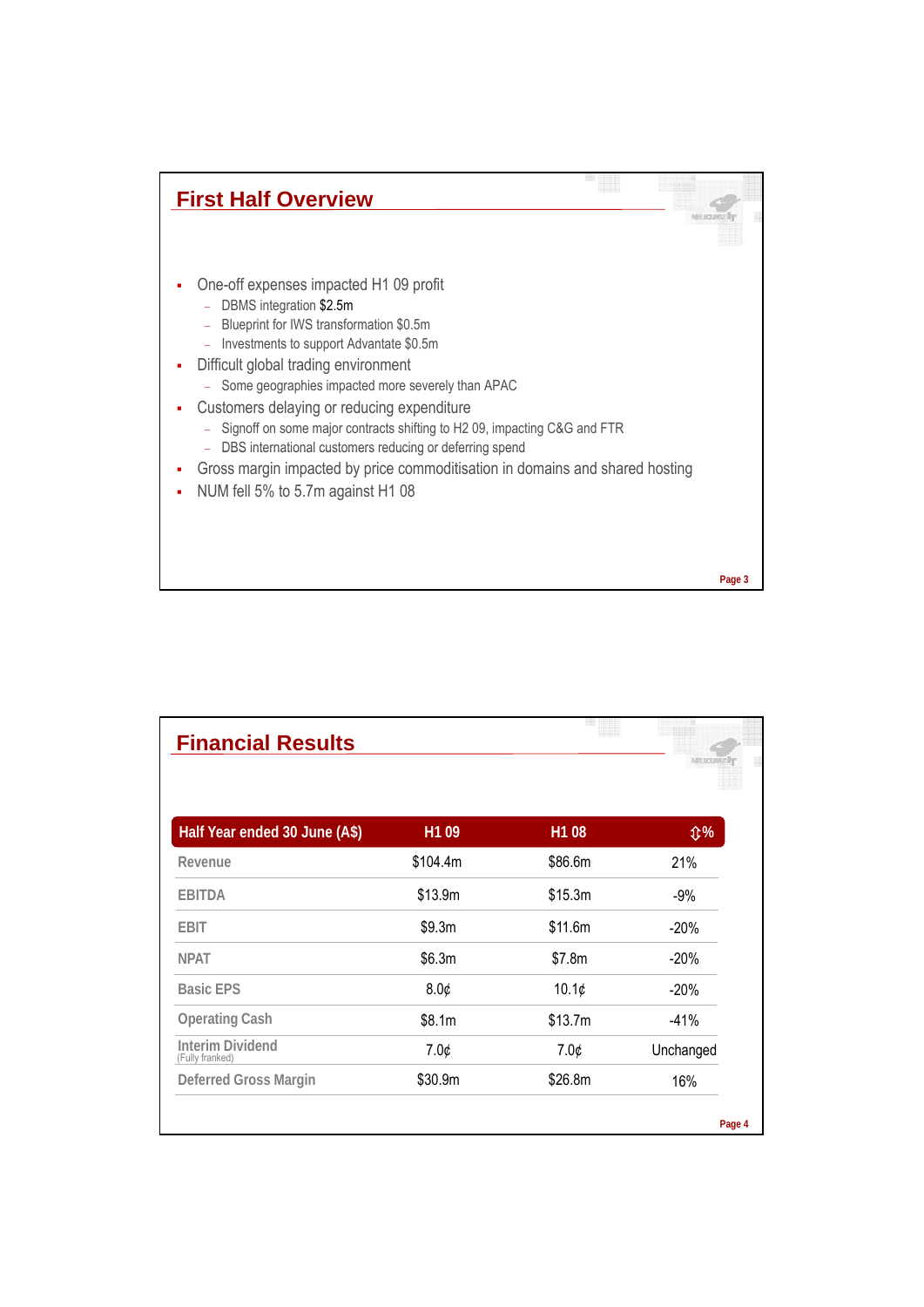| <b>Divisional Performance</b>  |                               |                                   |
|--------------------------------|-------------------------------|-----------------------------------|
| H <sub>1</sub> 09              | H <sub>1</sub> 08             | <b>000</b>                        |
| \$104.4m<br>\$21.5m<br>\$35.2m | \$86.6m<br>\$21.5m<br>\$30.2m | 21%<br>0%<br>16%<br>$-10%$        |
| \$29.3m<br>\$5.8m<br>\$0.3m    | \$16.3m<br>\$4.6m<br>\$0.4m   | 80%<br>26%<br>$-25%$              |
| \$9.3m<br>\$5.0m<br>\$4.0m     | \$11.6m<br>\$5.9m<br>\$3.6m   | $-20%$<br>$-16%$<br>12%<br>$-82%$ |
| \$1.5m<br>\$1.1m<br>$-$2.1m$   | \$1.8m<br>\$0.2m<br>$-$1.4m$  | $-18%$<br>529%<br>50%             |
|                                | \$12.2m<br>\$0.3m             | \$13.6m<br>\$1.7m                 |

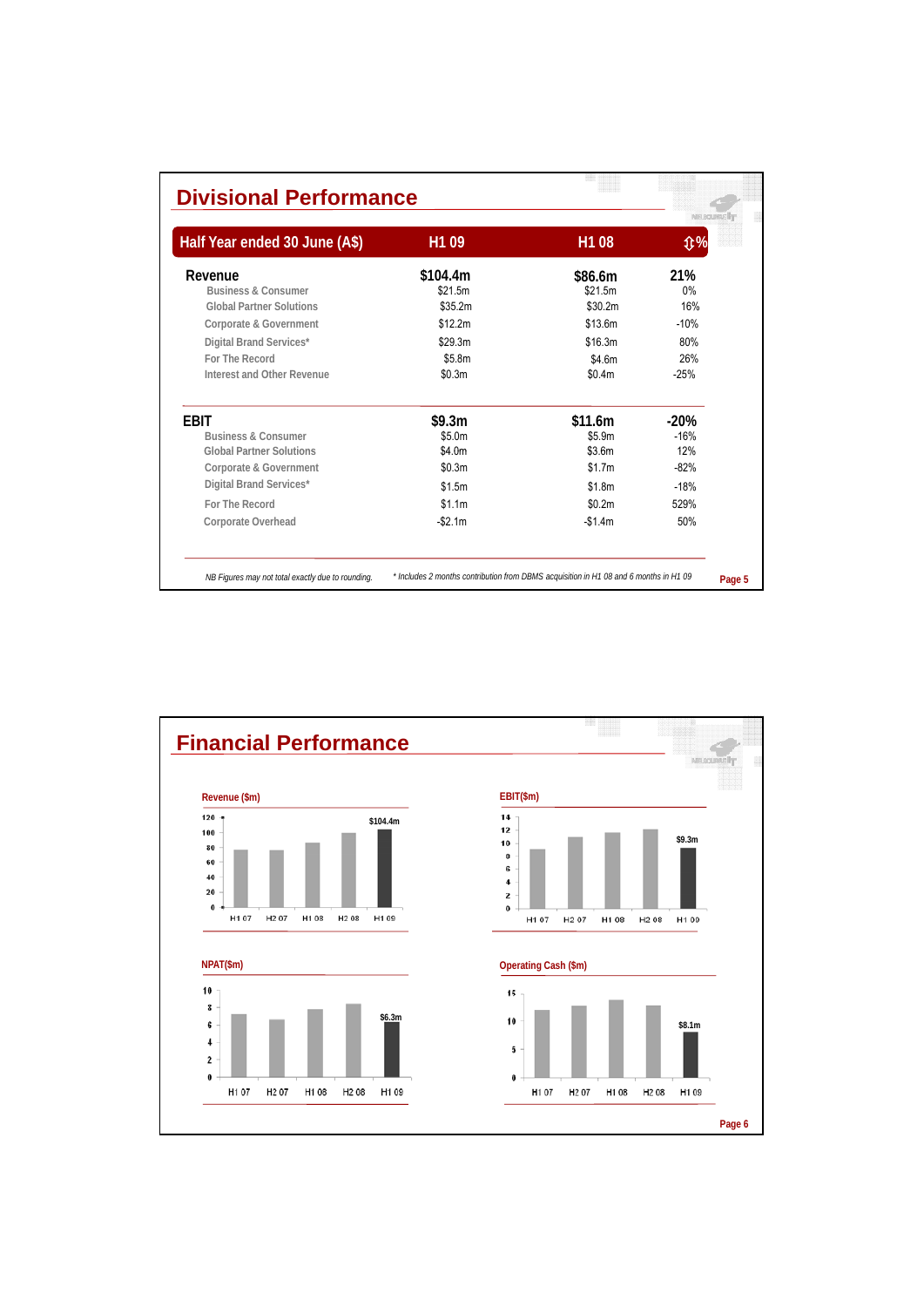

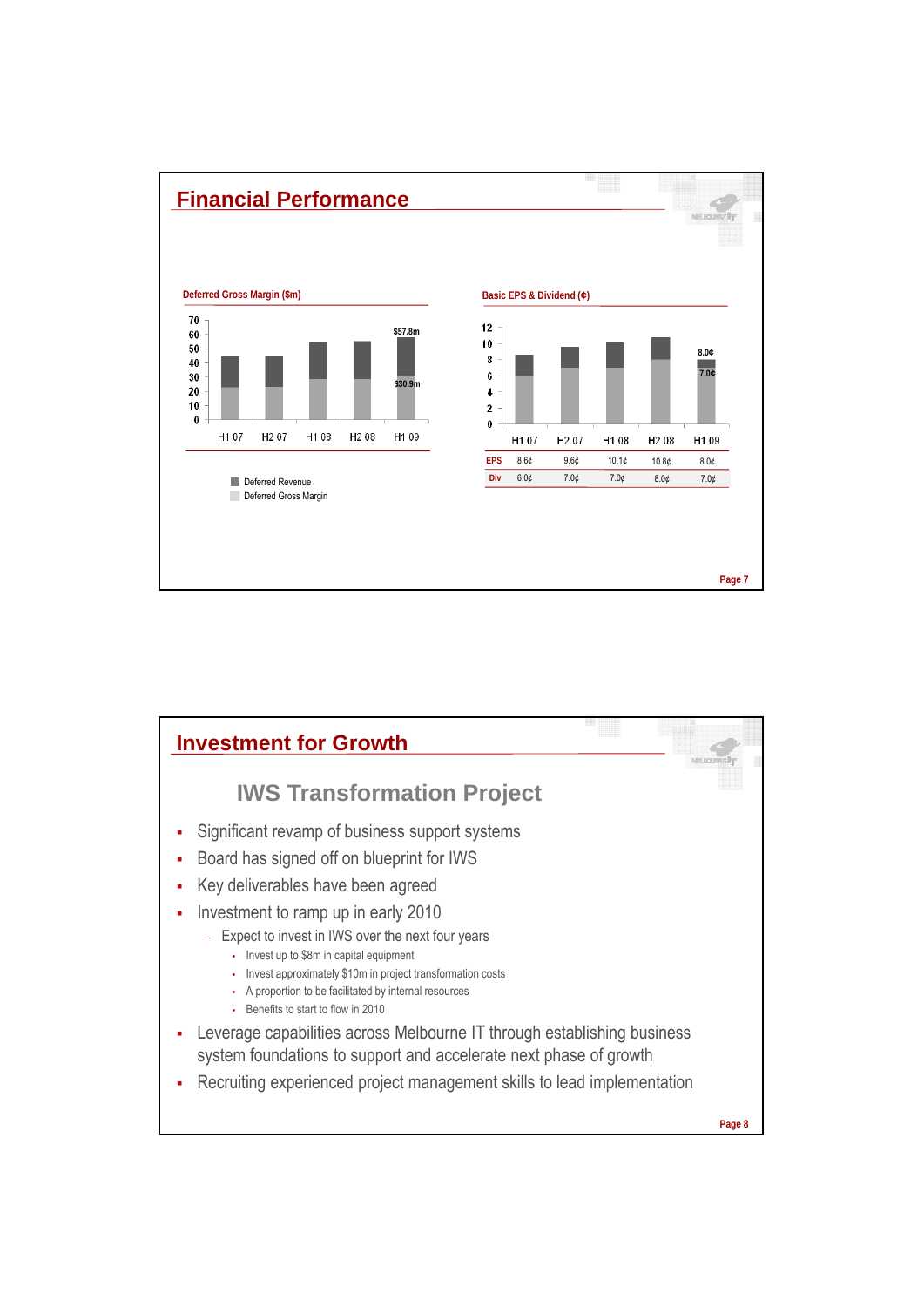

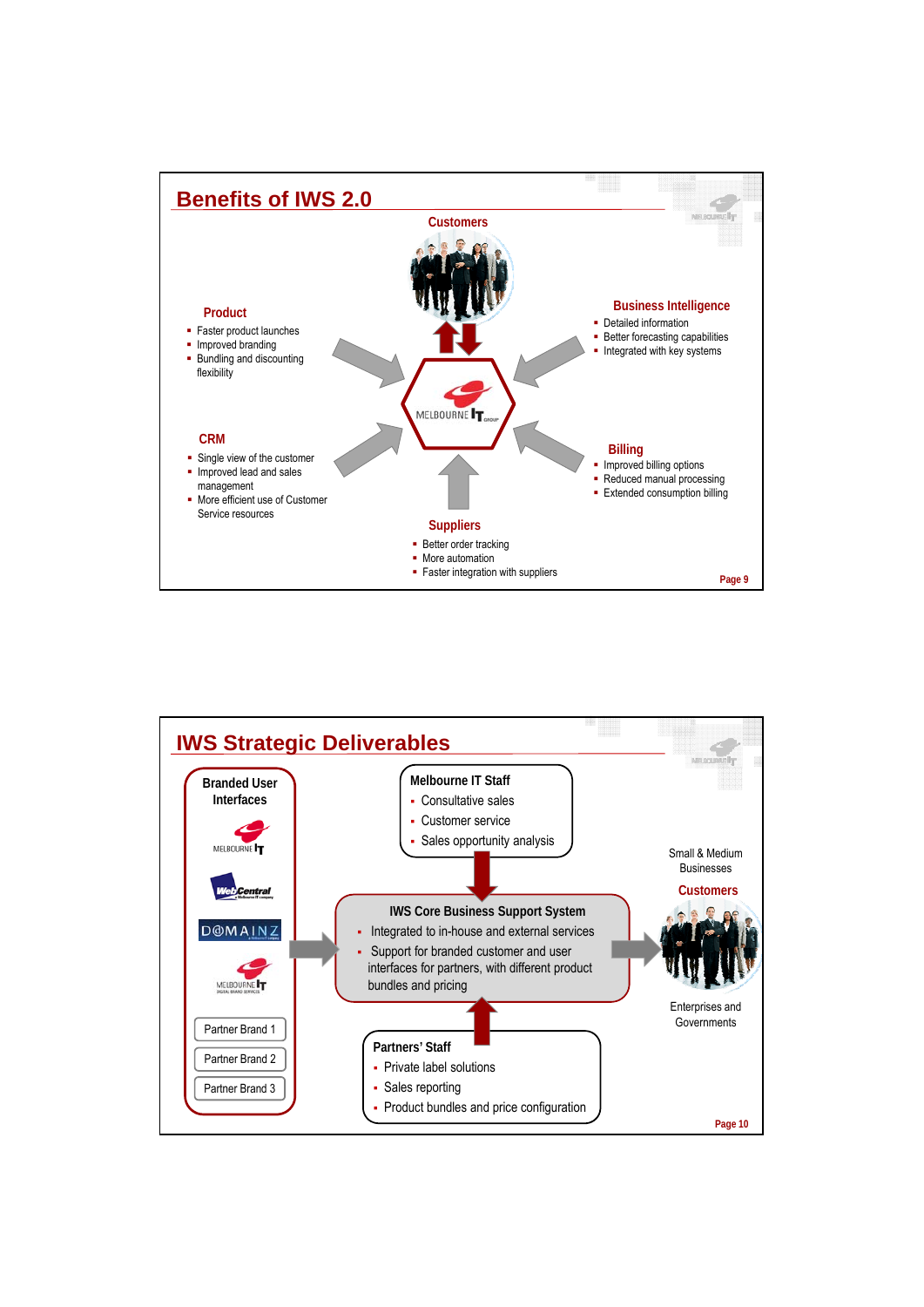

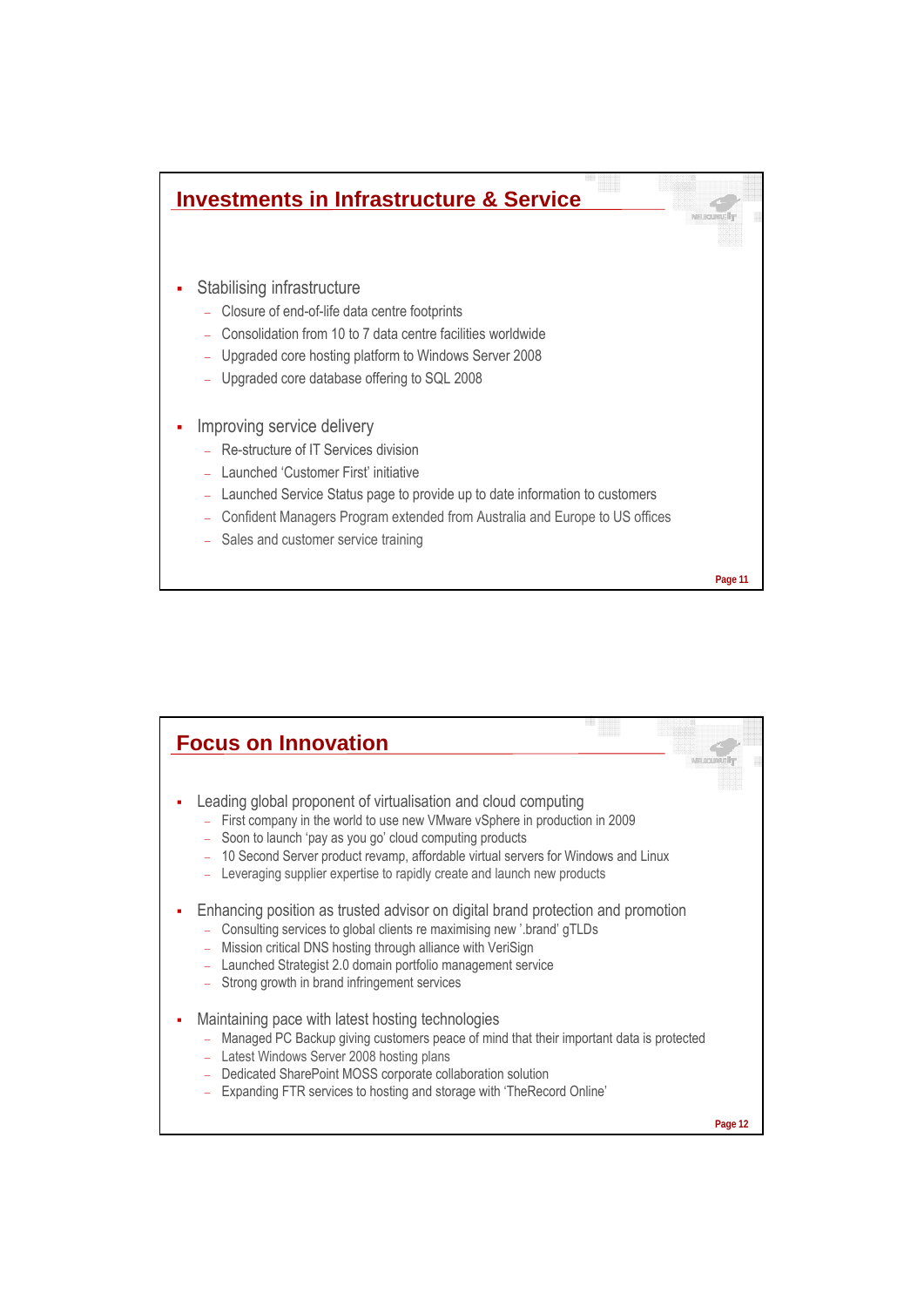

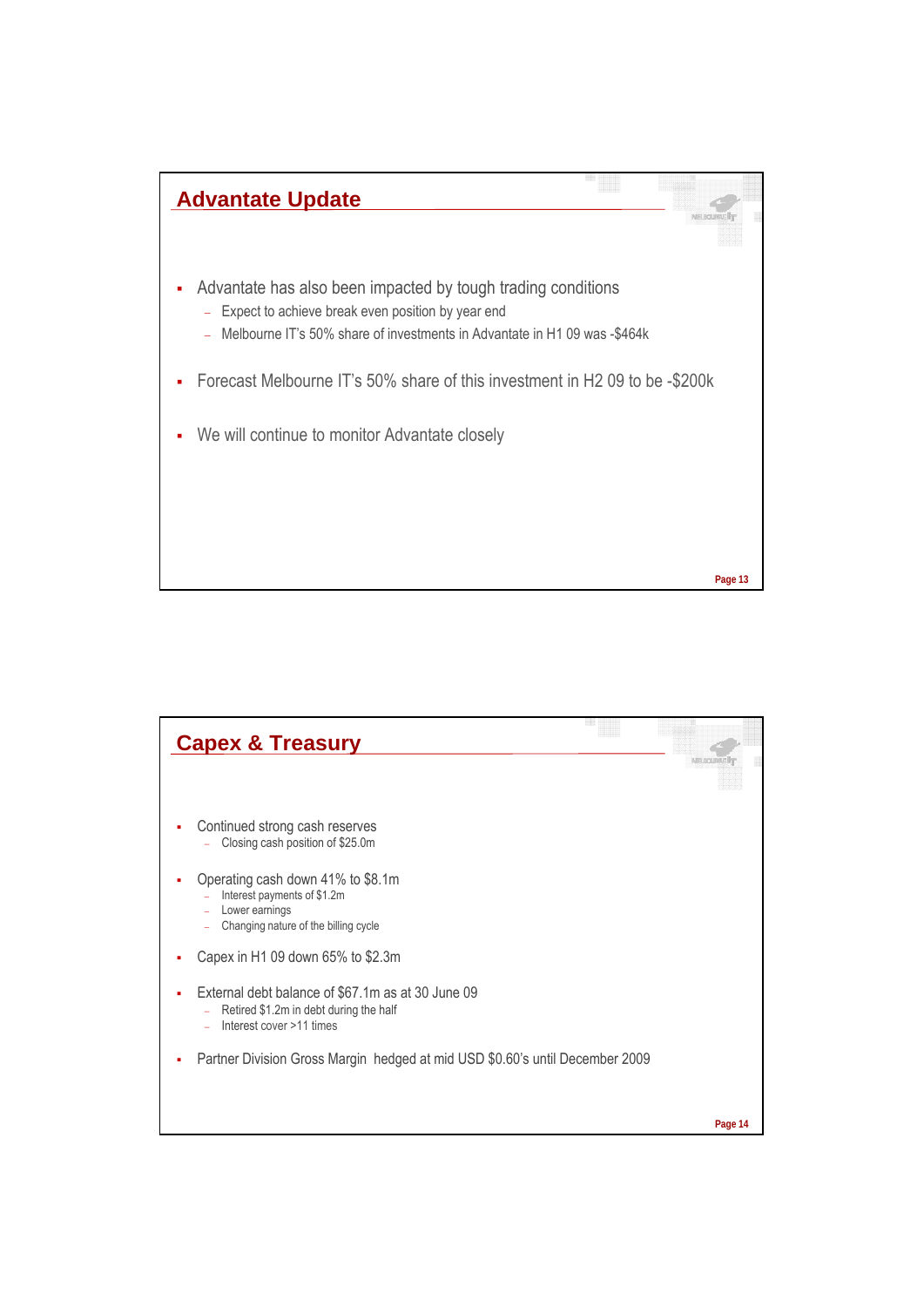| <b>Business &amp; Consumer</b> |                   |                   |        |
|--------------------------------|-------------------|-------------------|--------|
| <b>Results</b>                 |                   |                   |        |
|                                | H <sub>1</sub> 09 | H <sub>1</sub> 08 | Change |
| Revenue                        | \$21.5m           | \$21.5m           | 0%     |
| <b>Contribution Margin</b>     | \$5.0m            | \$5.9m            | $-16%$ |
|                                |                   |                   |        |

►**3 market leading brands**

►**40,000+ transactions/mth Revenue** \$21.5m 0%

►**350,000+ customers**

- Customers shifting from yearly to monthly plans has had negative impact on revenue and ARPU
- Gross margin lower in domains and shared hosting due to discounting
- Contribution margin down due to higher COGS and increased labour as we enhance eBusiness Centre sales capabilities
- Outages in WebCentral business have increased customer churn; Melbourne IT & Domainz services have been stable

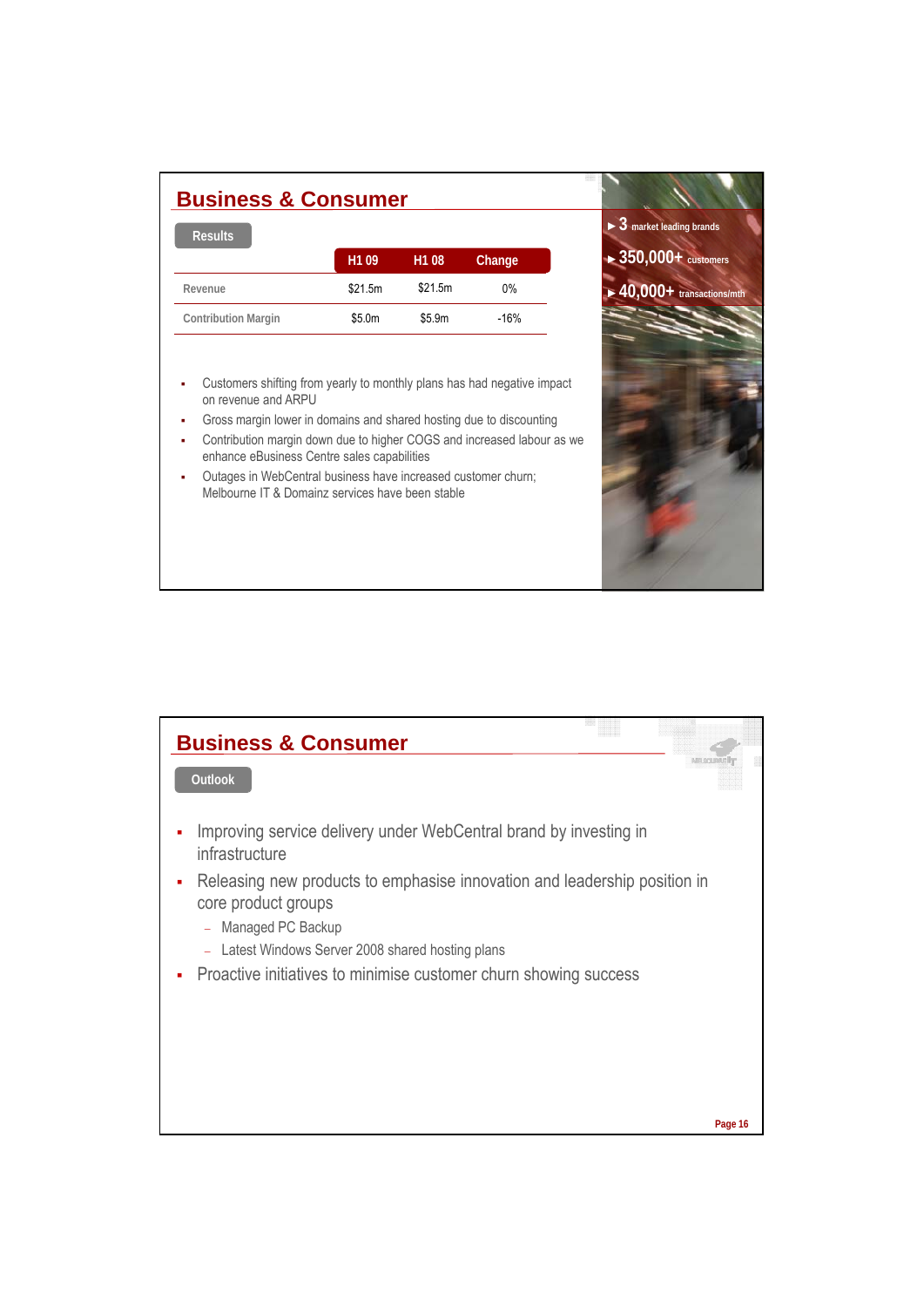| <b>Global Partner Solutions (formerly Reseller)</b><br><b>Results</b> |                   |                   |        |
|-----------------------------------------------------------------------|-------------------|-------------------|--------|
|                                                                       | H <sub>1</sub> 09 | H <sub>1</sub> 08 | Change |
| Revenue                                                               | \$35.2m           | \$30.2m           | 16%    |
| <b>Contribution Margin</b>                                            | \$4.0m            | \$3.6m            | 12%    |
| Names Under Management                                                | 4.7m              | 5.0 <sub>m</sub>  | $-5%$  |
|                                                                       |                   |                   |        |

►**2000+ active resellers**

► SMB Partners

**Page 17**

**Strategi** 

►**45+ countries**

►**2 reseller types:**

 NUM impacted due to slowdown & challenges facing large resellers New top level domain registrations down 17% industry-wide in Q1 09 vs Q1 08

- Revenue growth assisted by favourable foreign exchange movements but gross margin erosion due to competitive pressure and commoditisation
- Recruited almost 100 new SMB partners
- Strong growth in SaaS products continues up 39% in H1 09 to almost \$1m

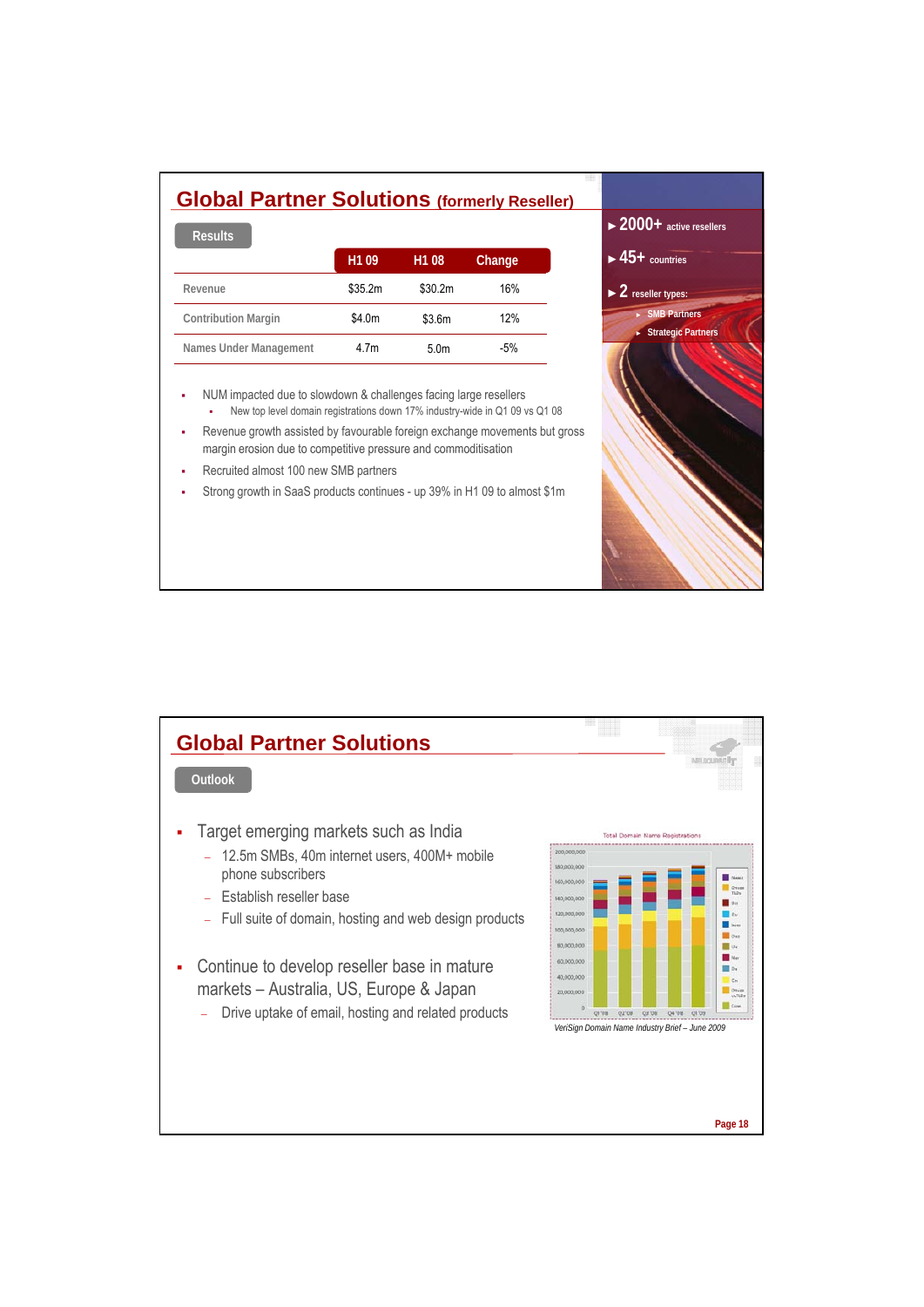| <b>Results</b>                     |                   |                   |        |
|------------------------------------|-------------------|-------------------|--------|
|                                    | H <sub>1</sub> 09 | H <sub>1</sub> 08 | Change |
| Revenue                            | \$12.2m           | \$13.6m           | $-10%$ |
| <b>Contribution Margin</b>         | \$0.3m            | \$1.7m            | $-82%$ |
| New Contracts Signed               | 73                | 96                | $-24%$ |
| <b>Total Contract Value Signed</b> | \$33.6m           | \$12.7m           | 159%   |



Global economy has resulted in delayed or reduced expenditure from some clients

Number of new contracts signed is lower, but contract value continues to grow

 Re-signed major contract with Queensland Department of Education & Training in June 2009 - \$23.6m over 3 years

- Key client wins
	- Victorian Department of Primary Industries
	- Aurecon Asia Pacific
	- Canstar Cannex
	- Beyond Blue

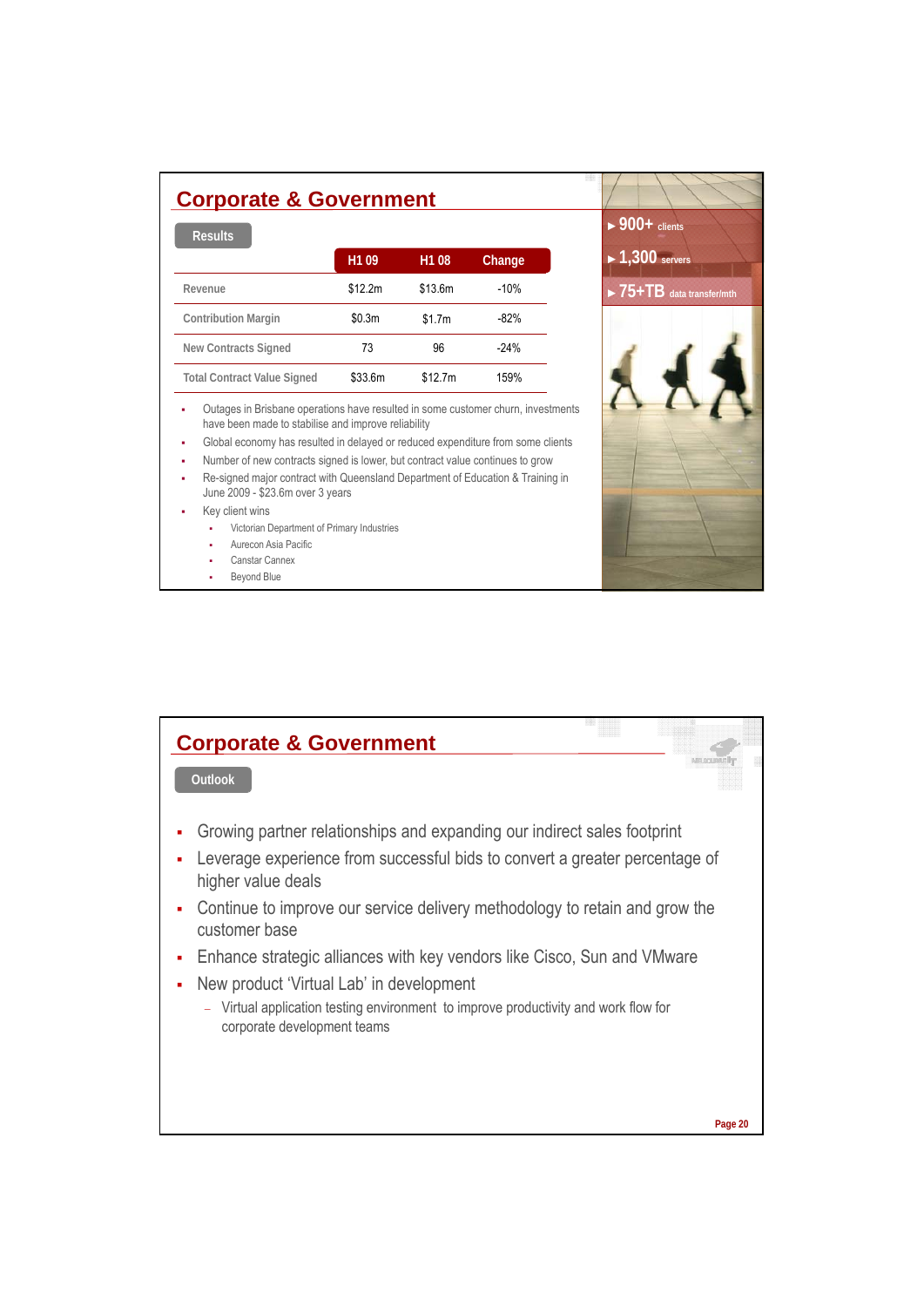| <b>Digital Brand Services</b> |         |         |        |  |
|-------------------------------|---------|---------|--------|--|
| <b>Results</b>                | H1 09*  | H1 08*  | Change |  |
| Revenue                       | \$29.3m | \$16.3m | 80%    |  |
| <b>Consulting Revenue</b>     | \$24.8m | \$11.6m | 115%   |  |
| <b>Contribution Margin</b>    | \$1.5m  | \$1.8m  | $-18%$ |  |
| Digital Brands Under Mgt      | 513.208 | 497.344 | 3%     |  |
| <b>Total Clients</b>          | 3.170   | 2.350   | 35%    |  |

**-** Decline in contribution margin due to integration costs and margin pressure

- H1 08 figures only reflect 2 months of DBMS contribution
	- − Revenue grew 3% from \$28.6m in H2 08 to \$29.4m in H1 09
	- − Consulting revenue grew 5% from \$23.6m in H2 08 to \$24.8m in H1 09
- 75 new clients signed including
	- − Twitter
	- − Warner Music Australia
	- − Coca-Cola Amatil (Asia)
	- − Société Générale
- Almost 50% growth in brand infringement and fraud services to \$1.8m
	- *\* Includes contribution from DBMS acquisition, May 2008*



| <b>Digital Brand Services</b>                                                                                                                                                                                                                                                                    |         |
|--------------------------------------------------------------------------------------------------------------------------------------------------------------------------------------------------------------------------------------------------------------------------------------------------|---------|
| Outlook                                                                                                                                                                                                                                                                                          |         |
| With the majority of the DBMS integration complete, up-selling to the combined<br>customer base is a key priority                                                                                                                                                                                |         |
| Profitability to benefit from reduction in integration costs from \$2.5m in H1 09 to \$1m<br>٠<br>in H <sub>2</sub> 09                                                                                                                                                                           |         |
| Drive customer acquisition strategy in new geographies and underdeveloped<br>markets such as Asia                                                                                                                                                                                                |         |
| Leverage digital brand performance expertise<br>٠<br>Implement new gTLD registry services for clients seeking '.brand'<br>New alliance with VeriSign for mission critical DNS and registry services<br>DNS Assurance with 100% SLA<br>Strategist 2.0 for streamlined domain portfolio management |         |
|                                                                                                                                                                                                                                                                                                  | Page 22 |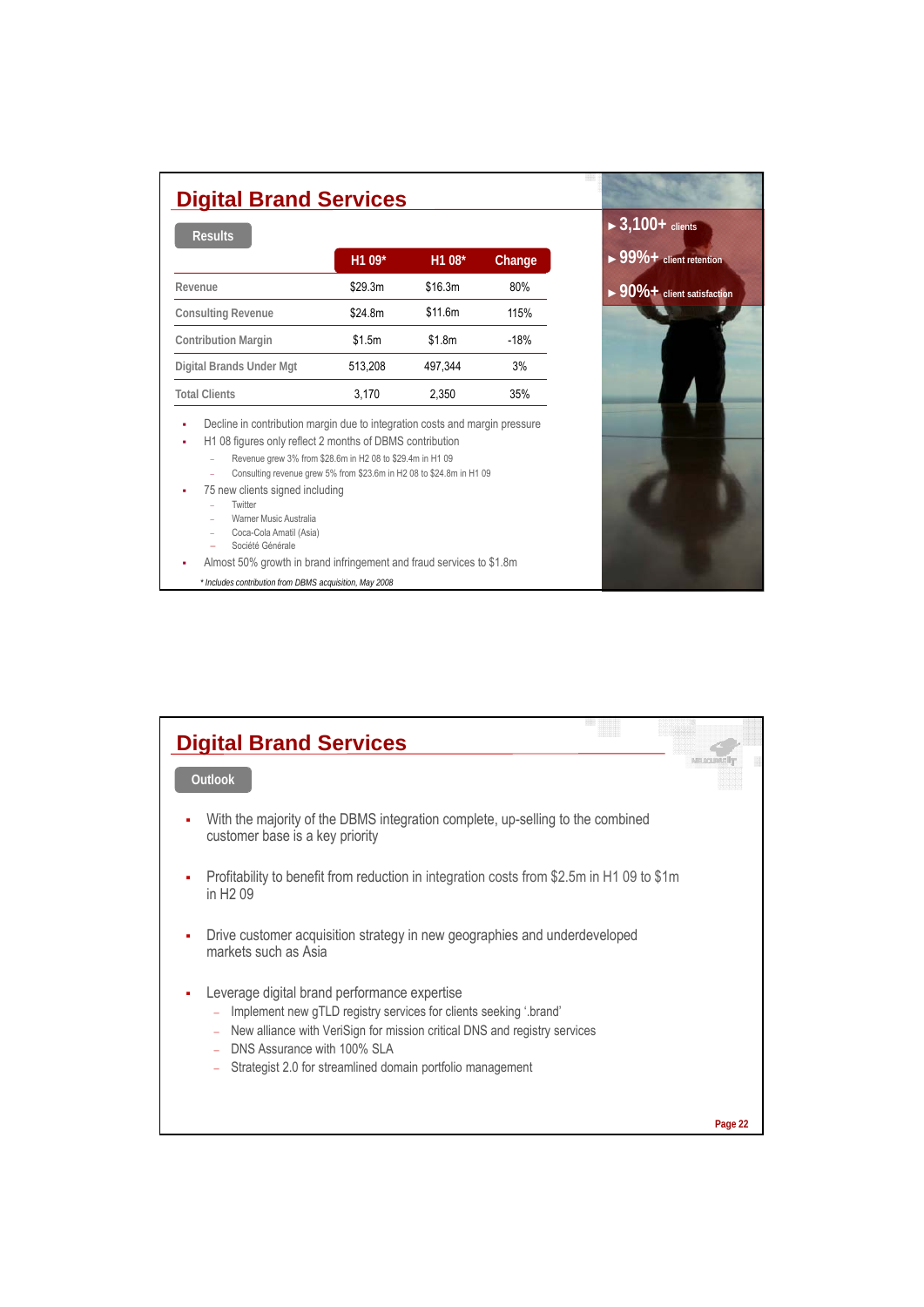

| <b>ForTheRecord</b>                                                                                                                                                                                                                                                                                                                                                                                                                                                             |                   |                   |        |                                              |
|---------------------------------------------------------------------------------------------------------------------------------------------------------------------------------------------------------------------------------------------------------------------------------------------------------------------------------------------------------------------------------------------------------------------------------------------------------------------------------|-------------------|-------------------|--------|----------------------------------------------|
| <b>Results</b>                                                                                                                                                                                                                                                                                                                                                                                                                                                                  |                   |                   |        | $\blacktriangleright$ 15+ years experience   |
|                                                                                                                                                                                                                                                                                                                                                                                                                                                                                 | H <sub>1</sub> 09 | H <sub>1</sub> 08 | Change | $\triangleright$ 22,500+ installed solutions |
| Revenue                                                                                                                                                                                                                                                                                                                                                                                                                                                                         | \$5.8m            | \$4.6m            | 26%    | $\blacktriangleright$ 250+ global resellers  |
| <b>Contribution Margin</b>                                                                                                                                                                                                                                                                                                                                                                                                                                                      | \$1.1m            | \$0.2m            | 529%   |                                              |
| <b>Recording Solutions Sold</b>                                                                                                                                                                                                                                                                                                                                                                                                                                                 | 1.548             | 1.508             | 3%     |                                              |
| Growing annuity business continues to be focus<br>Key digital recording customers signed in H1 09 include:<br>Colorado Courts<br>Manitoba Courts, Canada<br>South Australia Courts<br>Alberta Judiciary, Canada<br>-<br>New Zealand Ministry of Justice<br>Signing of some key new contracts delayed to H2 09 due to economic conditions<br>٠<br>Expanded reseller network in Latin America with Stencil alliance<br>New products - FTR Mixer, FTR Hearings, 'TheRecord Online' |                   |                   |        |                                              |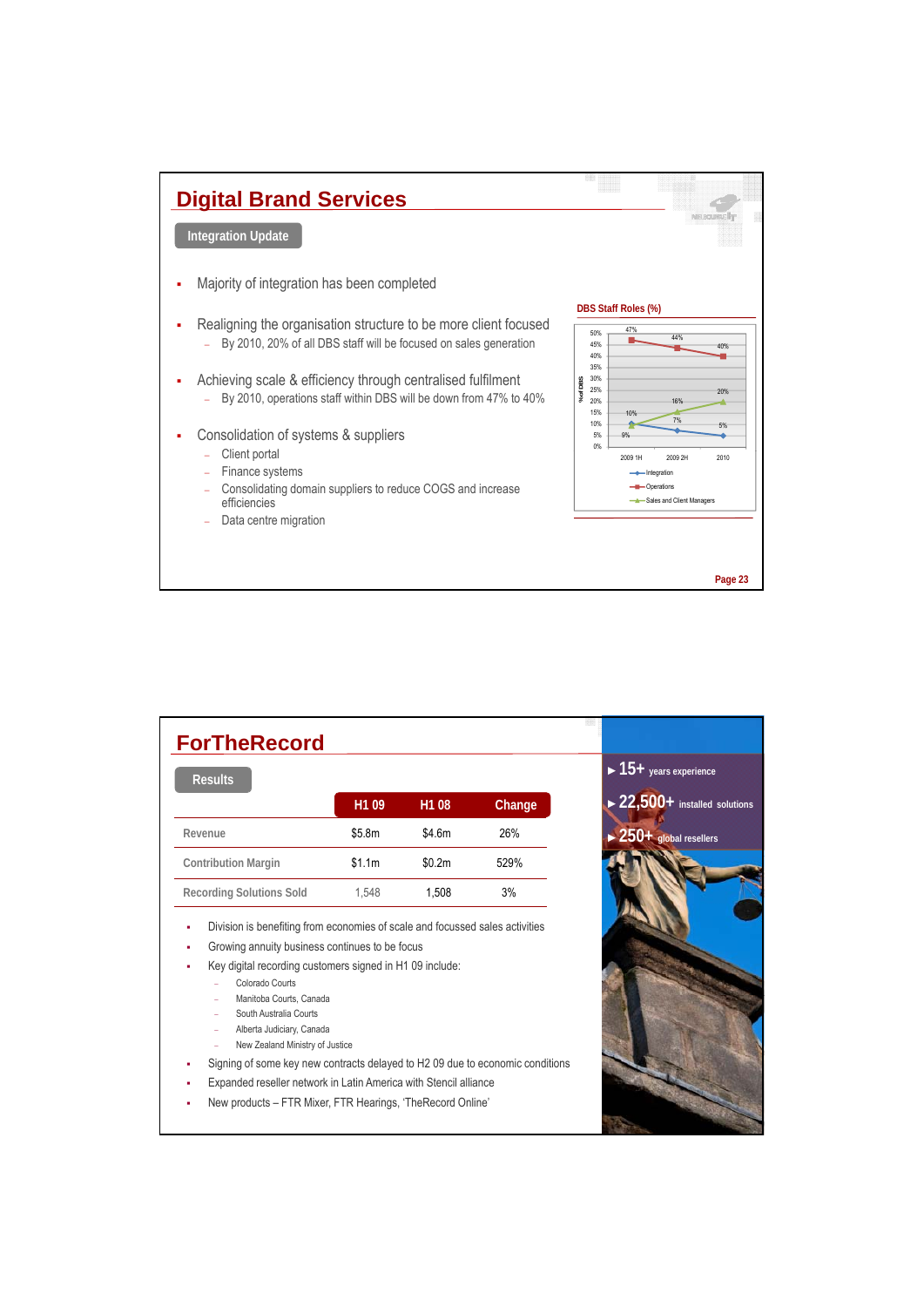